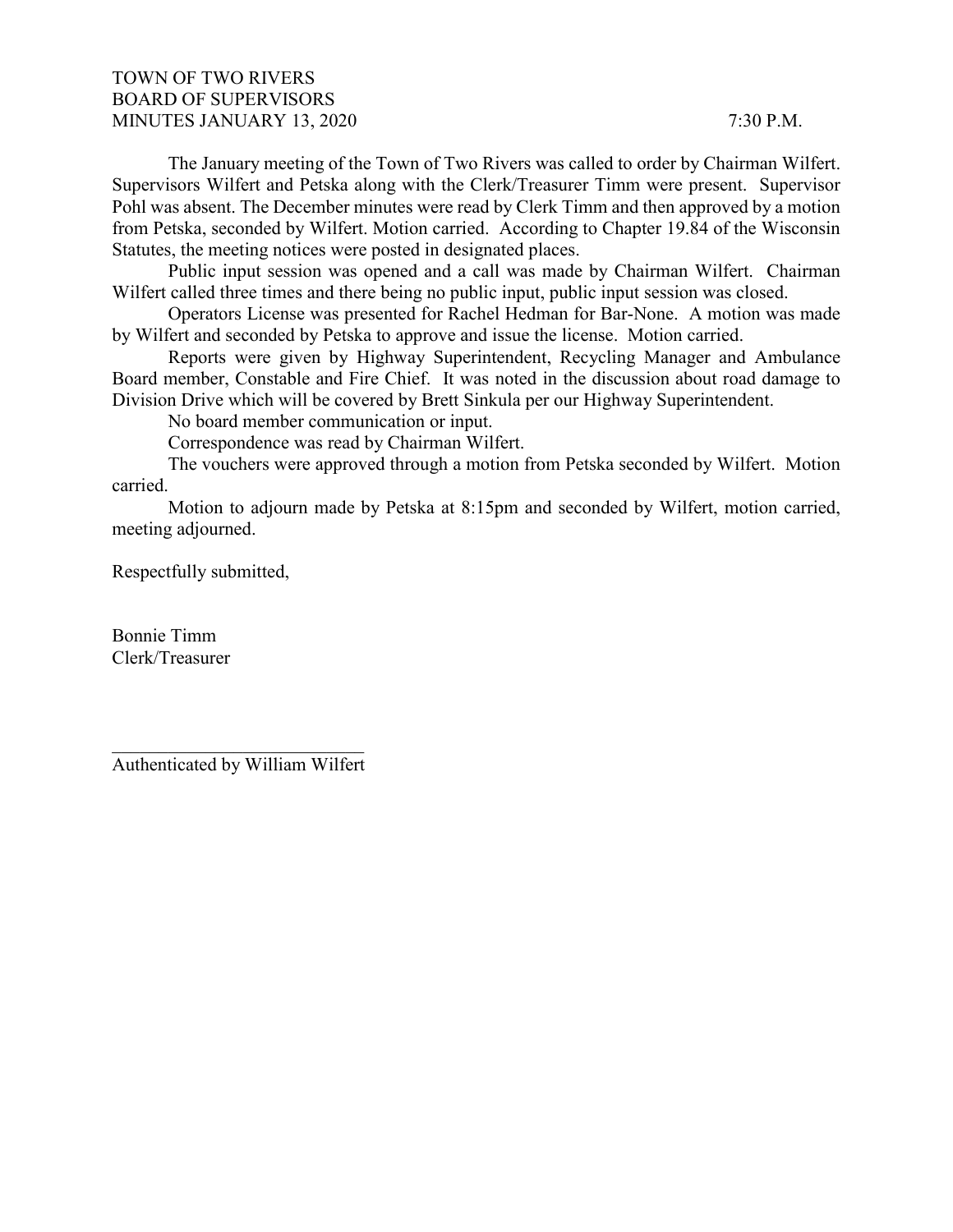# TOWN OF TWO RIVERS BOARD OF SUPERVISORS MINUTES FEBRUARY 10, 2020 7:30 P.M.

The February meeting of the Town of Two Rivers was called to order by Chairman Wilfert. Supervisors Wilfert, Petska and Pohl along with Clerk/Treasurer Timm were present. The January minutes were read by Clerk Timm and then approved by a motion from Pohl, seconded by Petska. Motion carried. According to Chapter 19.84 of the Wisconsin Statutes, the meeting notices were posted in designated places.

Public input session was opened and a call was made by Chairman Wilfert. Chairman Wilfert called three times and there being no public input, public input session was closed.

Operators License was presented for Lindsey M. Genrich for Bar-None. A motion was made by Petska and seconded by Pohl to approve and issue the license. Motion carried.

Summary of costs and receipts were presented to supervisors for the remodeling of the building to house the revamped Brush Unit in the amount of \$8,164.04. A motion to approve and reimburse the Town of Two Rivers Firefighters was made by Petska and seconded by Wilfert. Motion carried with Supervisor Pohl abstaining. The Town wishes to thank the firefighters for all of their efforts in this project.

Spring Newsletter will be going out to town residents and tax payers which will include the information with regard to the Town Referendum on the ballot in April.

Reports were given by Highway Superintendent, Recycling Manager and Ambulance Board member. It was noted in the Highway Superintendent report of lights being stolen from barricades and have been replaced. Also a concern about a culvert on Johnston Drive will be added to the April agenda.

No board member communication or input.

Correspondence was read by Chairman Wilfert.

The financials and the vouchers were approved through a motion from Wilfert seconded by Pohl. Motion carried.

Motion to adjourn made by Wilfert at 8:25pm and seconded by Pohl, motion carried, meeting adjourned.

Respectfully submitted,

Bonnie Timm Clerk/Treasurer

\_\_\_\_\_\_\_\_\_\_\_\_\_\_\_\_\_\_\_\_\_\_\_\_\_\_\_ Authenticated by William Wilfert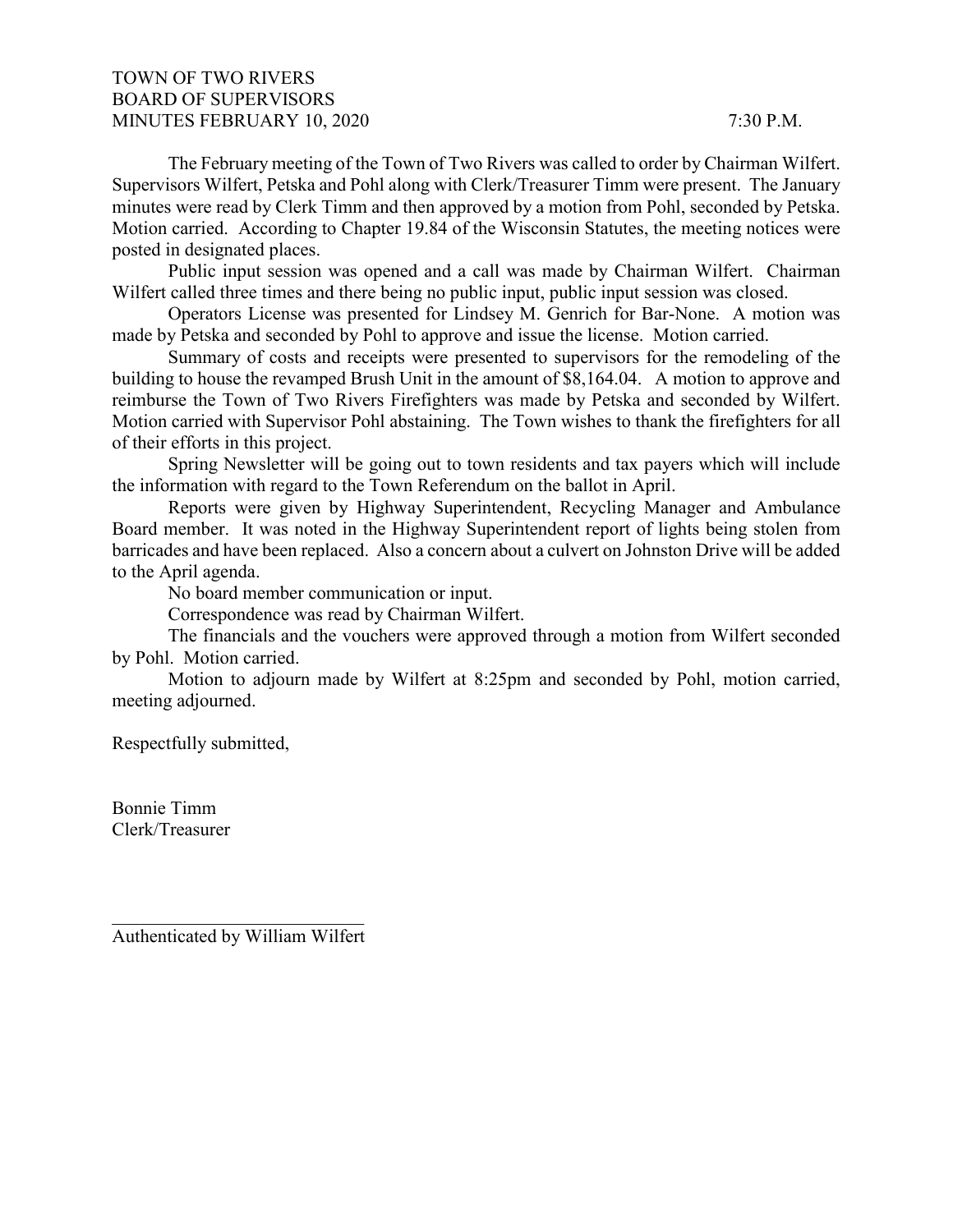## TOWN OF TWO RIVERS BOARD OF SUPERVISORS MINUTES MARCH 9, 2020 7:30 P.M.

The March meeting of the Town of Two Rivers was called to order by Chairman Wilfert. Supervisors Wilfert, Petska and Pohl along with Clerk/Treasurer Timm were present. The February minutes were read by Clerk Timm and then approved by a motion from Petska, seconded by Pohl. Motion carried. According to Chapter 19.84 of the Wisconsin Statutes, the meeting notices were posted in designated places.

Public input session was opened and a call was made by Chairman Wilfert. Arik Hansen spoke on the possibility of the Town Board sending a letter of support for Manitowoc County being a Sanctuary City. Clerk Timm was instructed to send a letter of support to our Supervisors 21 and 22 for the Town in support of this. Wilfert called two more times and there being no more public input, public input session was closed.

Road Review date was set for the Town Supervisors to be held on Wednesday, March 25, 2020 beginning at 9am. Notice will be posted.

Decision was made to renew the Honda ATV license registration with the State of Wisconsin and this vehicle will be added to our insurance if it is not presently included.

Results of the MLS 90/10 grant application were discussed as follows: A decision was made after we were told that those grants were now reduced to 70/30 split and on the basis that we were also told that we did receive the 80/20 Bridge Grant for East Hillcrest, to go with the 80/20 grant. Contact was made with the Town of Mishicot and they were in concurrence with that decision. The 70/30 grant was not accepted due to the additional cost to each municipality.

Clerk Timm will contact Scott Tennessen to set the Open Book and Board of Review meetings and confirm with all supervisors along with posting the appropriate notices.

After discussion on Insurance Renewal for the Town with The Horton Group, a motion was made by Wilfert and seconded by Pohl to renew our insurance for 2020-2021. Motion carried.

Motion made by Wilfert and seconded by Pohl to approve an Operator's License for Brittany Penkwitz, motion carried.

Reports were given by Highway Superintendent, Recycling Manager and Ambulance Board member. It was noted in the Highway Superintendent report of lights being stolen from barricades and have been replaced. Also a concern about a culvert on Johnston Drive will be added to the April agenda.

A motion was made by Wilfert and seconded by Pohl to void old uncashed checks as recommended by the auditors and return those funds to the Miscellaneous Income account. Motion carried. (Amount totally \$723.48)

No board member communication or input.

Correspondence was read by Chairman Wilfert.

The financials were reviewed and placed on file with a motion from Pohl and seconded by Petska, motion carried.

A motion was made by Petska and seconded by Pohl to approve vouchers, motion carried.

Board member brought up a call from a resident with regard to ATV routes in the town and the decision still stands to not allow any routes in the Town of Two Rivers.

Motion to adjourn made by Pohl at 8:50pm and seconded by Petska, motion carried, meeting adjourned.

Respectfully submitted,

Bonnie Timm \_\_\_\_\_\_\_\_\_\_\_\_\_\_\_\_\_\_\_\_\_\_\_\_\_\_\_\_\_\_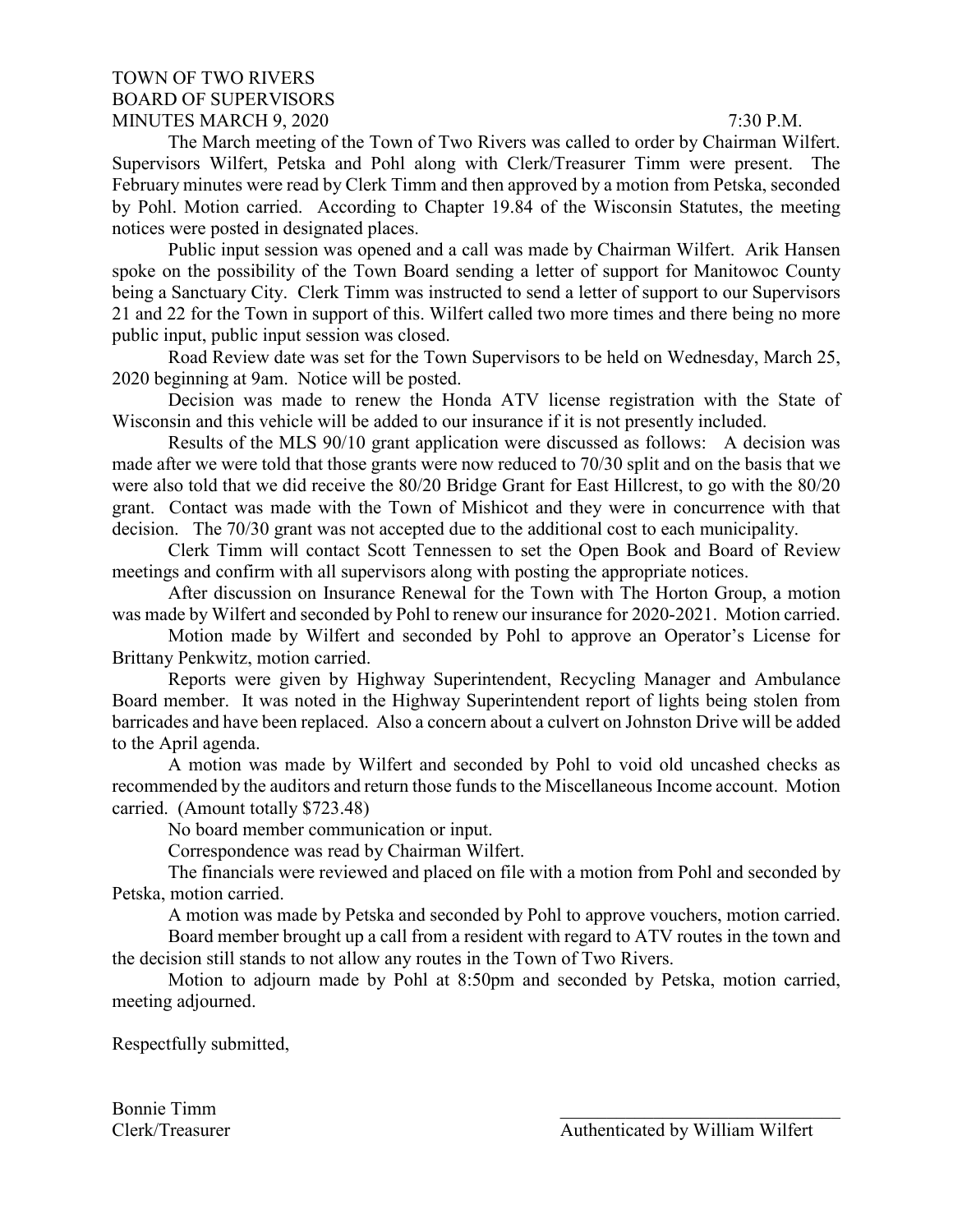## TOWN OF TWO RIVERS BOARD OF SUPERVISORS MINUTES APRIL 13, 2020 7:30 P.M.

The April meeting of the Town of Two Rivers was called to order by Chairman Wilfert. Supervisors Wilfert, Petska and Pohl along with Clerk/Treasurer Timm were present. The March minutes were read by Clerk Timm and then approved with grammatical corrections by a motion from Pohl, seconded by Petska. Motion carried. According to Chapter 19.84 of the Wisconsin Statutes, the meeting notices were posted in designated places.

Public input session was opened and a call was made three times by Chairman Wilfert. Seeing none, public input session was closed.

Shane Black appeared in person to request a variance for road footage to split parcel number 018-121-012-001.00 currently owned by his father Clark Shoblaska into two parcels with 130 foot road frontage for each parcel. The current road footage for this parcel is approximately 260 feet. This would be a variance from our required 150 feet road footage. After discussion, a motion was made by Pohl and seconded by Wilfert to approve the variance. Motion carried. Clerk Timm was instructed to send a letter to Manitowoc County with our approval for this variance.

A motion was made by Pohl and seconded by Petska to approve resolution authorizing Manitowoc County to act as the project sponsor for the East Hillcrest Bridge replacement project, Bridge P-36-0134, project ID's #4305-03-00 design and #4305-03-71 construction. Motion carried.

Update was given to the board by Clerk Timm on the election with a total of 520 residents voting, 192 voting in person and 328 absentee voters casting their ballots. The absentee numbers included the 71 people that voted in early voting held on March 28, 2020. The referendum for the Town of Two Rivers passed with 359 yes votes and 125 no votes. This will become effective in April 2021.

Reports were given by Highway Superintendent, Recycling Manager, Constable/Fire Chief and Ambulance Board member.

No board member communication or input.

The financials were reviewed and placed on file with a motion from Petska and seconded by Wilfert, motion carried.

A motion was made by Petska and seconded by Wilfert to approve vouchers, motion carried.

Motion to adjourn made by Pohl at 8:30pm and seconded by Petska, motion carried, meeting adjourned.

Respectfully submitted,

Bonnie Timm \_\_\_\_\_\_\_\_\_\_\_\_\_\_\_\_\_\_\_\_\_\_\_\_\_\_\_\_\_\_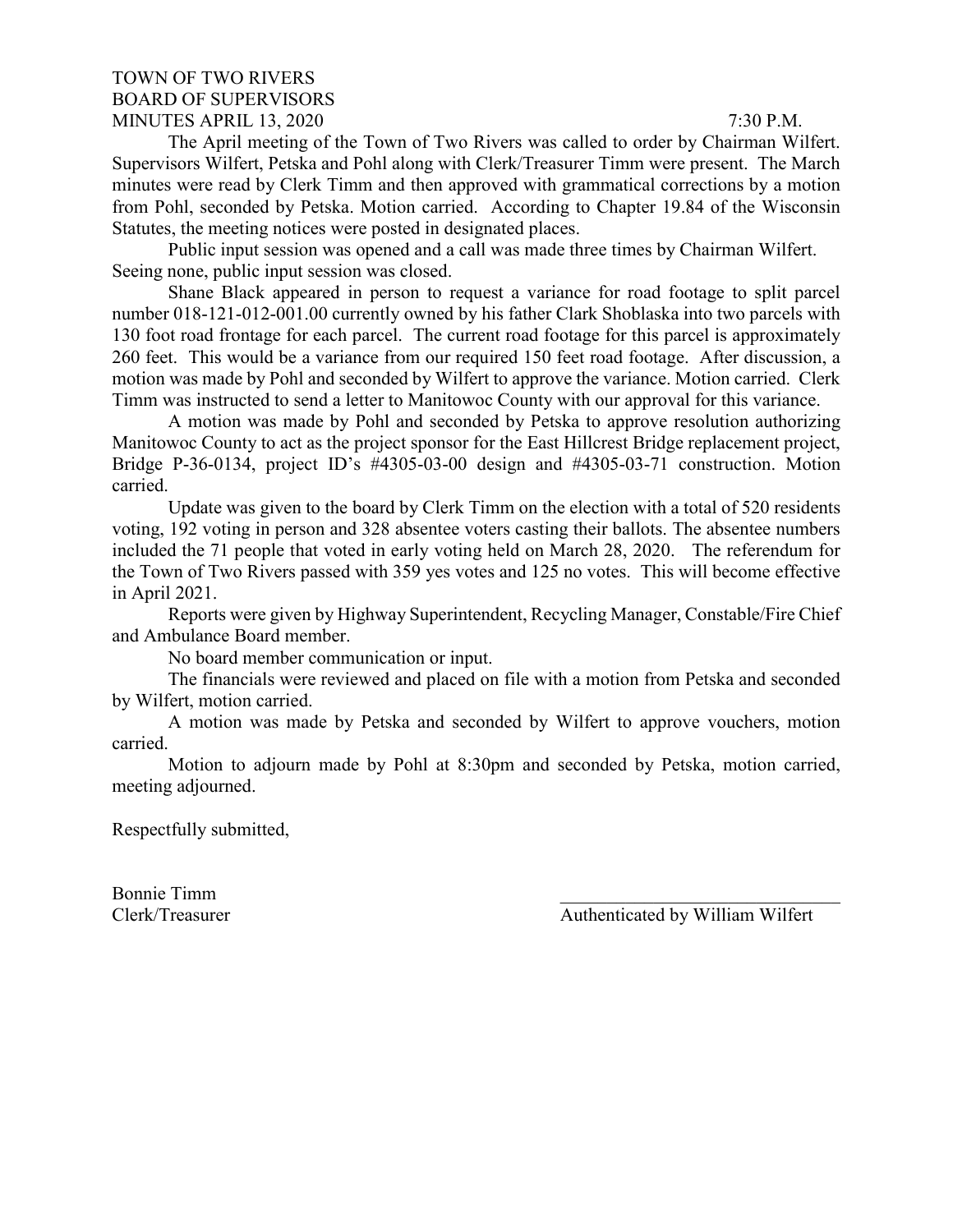# TOWN OF TWO RIVERS BOARD OF SUPERVISORS MINUTES MAY 11, 2020 7:30 P.M.

The May meeting of the Town of Two Rivers was called to order by Chairman Wilfert. Supervisors Wilfert, Petska and Pohl along with Clerk/Treasurer Timm were present. The April minutes were read by Clerk Timm and then approved with grammatical corrections by a motion from Pohl, seconded by Petska. Motion carried. According to Chapter 19.84 of the Wisconsin Statutes, the meeting notices were posted in designated places.

Public input session was opened and a call was made three times by Chairman Wilfert. Seeing none, public input session was closed.

Home owners Michael Krey and Cynthia Breunig addressed the Board for a variance on sightline requirements for a shed that was placed on the property. Homeowners have provided documents with measurements for the area. The Town Board, on their annual road review, inspected the parcel in question and found no obstruction of sight lines on County Road O. After discussion, a motion was made by Petska and seconded by Pohl to approve the variance request. Motion carried. Clerk Timm was instructed to send a letter to Manitowoc County with the approval for this variance.

A proposal for the purchase of a tabulator for the Town was presented and after discussion on how our ballots are now tabulated and the time that is involved, a motion was made by Wilfert and seconded by Pohl to approve the purchase of the DS200 Tabulator for elections presented by Clerk Timm at the cost of \$6935.00 with the training costs to be shared by Town of Two Rivers and Town of Gibson, who also purchased a machine. Motion carried.

Audit proposals were presented for the next three year term from Clifton Larson Allen (our current CPA) for \$6,000/\$6,200/\$6400 and Hawkins/Ash for \$8250/\$8500/\$8760. After discussion, a motion was made by Pohl and seconded by Petska to enter into the contract with Clifton Larson Allen. Motion Carried.

Clerk/Treasurer Timm reported that she will be attending the weeklong Clerks/ Academy put on by UWGD in July of this year. It will be online due to current COVID conditions and she announced that she was awarded a scholarship from the Wisconsin Municipal Clerks Association that will cover the cost of \$498.00 in full for the first year.

Supervisors were reminded about the Board of Review meeting on Tuesday, May 12, 2020 from 6pm to 8pm.

Reports were given by Highway Superintendent, Recycling Manager, Constable/Fire Chief and Ambulance Board member. Highway Superintendent Kobes reported that Scotts Construction will be redoing  $\frac{1}{2}$  mile of Woodland Drive and the Johnston Drive from Woodland to 310 at their cost due to the condition of deterioration on their prior work. Recycling Manager Kieckbusch reported an increase in use of the recycling center and the purchase of garbage bags.

No board member communication or input.

The financials were reviewed and placed on file with a motion from Petska and seconded by Pohl, motion carried.

A motion was made by Petska and seconded by Pohl to approve vouchers, motion carried.

Motion to adjourn made by Wilfert at 8:45pm and seconded by Pohl, motion carried, meeting adjourned.

Respectfully submitted,

Bonnie Timm \_\_\_\_\_\_\_\_\_\_\_\_\_\_\_\_\_\_\_\_\_\_\_\_\_\_\_\_\_\_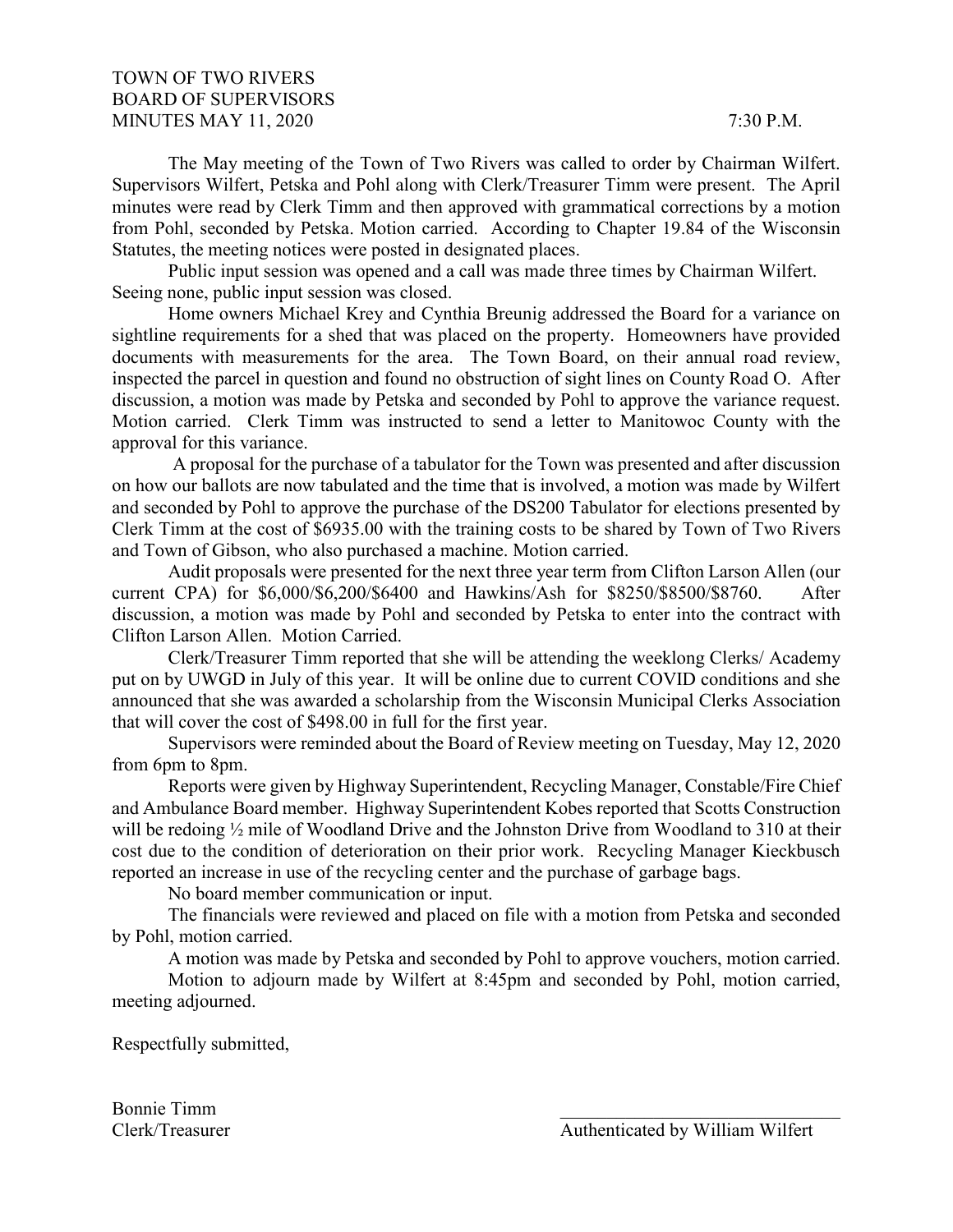# TOWN OF TWO RIVERS BOARD OF SUPERVISORS MINUTES JUNE 8, 2020 7:30 P.M.

The June meeting of the Town of Two Rivers was called to order by Chairman Wilfert. Supervisors Wilfert, Petska and Pohl along with Clerk/Treasurer Timm were present. The May minutes were read by Clerk Timm and then approved by a motion from Petska, seconded by Pohl. Motion carried. According to Chapter 19.84 of the Wisconsin Statutes, the meeting notices were posted in designated places.

Public input session was opened and a call was made three times by Chairman Wilfert. Seeing none, public input session was closed.

Discussion and consideration for approval of Resolution 2020-002 to Manitowoc County regarding forgiveness of interest on tax bills and extend collection date. A motion was made by Pohl and seconded by Petska to approve the Resolution and send a copy to Manitowoc County Treasurer. Motion carried by unanimous vote.

Discussion and consideration of approval of Ordinance 2020-001 on payment of bills for Town of Two Rivers. A motion was made by Petska and seconded by Pohl to approve and publish the ordinance to be effective when published. Motion carried unanimously.

Approval of the attached Beverage License Applications and Operators License. A motion was made by Pohl to approve the Retail Licenses and seconded by Wilfert, motion carried with Petska abstaining. A motion was made to approve all operators licenses except Dawn Bright by Wilfert and seconded by Pohl, motion carried with Petska abstaining. A discussion on new operator's license submitted by Dawn Bright and a motion to deny this application due to current and past court records was made by Pohl, seconded by Petska, motion carried.

Clerk Timm was instructed by a motion from Pohl and seconded by Petska to post Bid Notices on June 9, 2020 for 1.25 overlay for ¾ mile on Sunset Drive. Sealed bids are to be returned by 5pm on Tuesday June 16, 2020 to William Wilfert or Dalen Kobes and will be opened at 6pm on June 16, 2020. Motion carried.

Reports were given by Highway Superintendent, Recycling Manager, Constable/Fire Chief and Ambulance Board member. A motion was made to deny the request for the Town of Two Rivers Volunteer Fire Department to become a First Responder Medical Unit by Pohl and seconded Petska. Motion carried. Dick Franz was authorized to donate the Eliminator to the Two Rivers Farm Museum as it is no longer used and the museum made the request. A motion was made by Wilfert and seconded by Pohl to allow the Fire Department to use the Town pickup for hauling the pump. Motion carried.

No board member communication or input.

The financials were reviewed and placed on file with a motion from Pohl and seconded by Petska, motion carried.

A motion was made by Petska and seconded by Pohl to approve vouchers, motion carried.

Motion to adjourn made by Wilfert at 8:45pm and seconded by Pohl, motion carried, meeting adjourned.

Respectfully submitted,

Bonnie Timm \_\_\_\_\_\_\_\_\_\_\_\_\_\_\_\_\_\_\_\_\_\_\_\_\_\_\_\_\_\_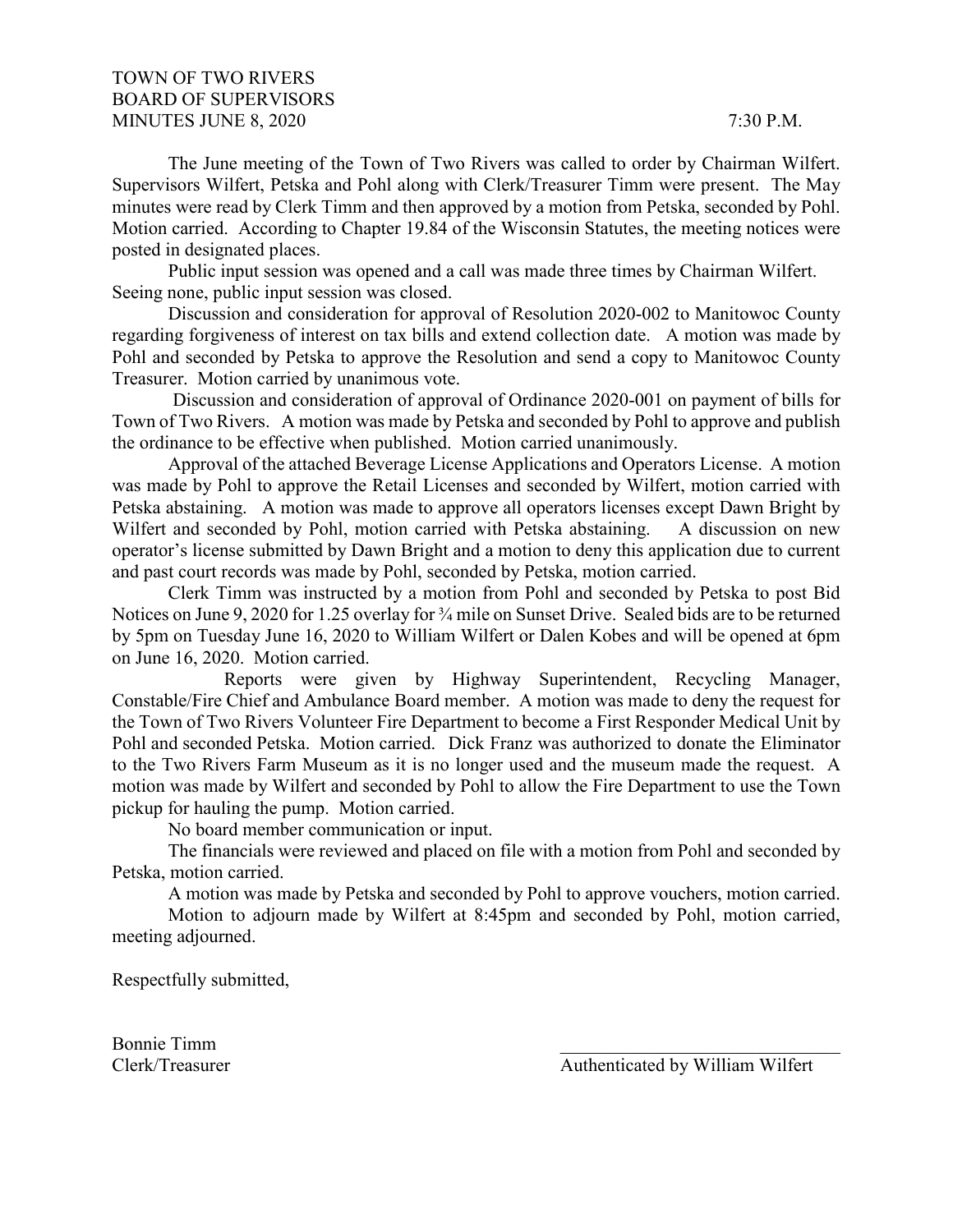# TOWN OF TWO RIVERS BOARD OF SUPERVISORS MINUTES JULY 13, 2020 7:30 P.M.

The July meeting of the Town of Two Rivers was called to order by Chairman Wilfert. Supervisors Wilfert, Petska and Pohl along with Clerk/Treasurer Timm were present. The June minutes were read by Clerk Timm and then approved by a motion from Pohl, seconded by Petska. Motion carried. According to Chapter 19.84 of the Wisconsin Statutes, the meeting notices were posted in designated places.

Public input session was opened and a call was made three times by Chairman Wilfert. Seeing none, public input session was closed.

After discussion, motion made by Pohl and seconded by Petska to approve a holding tank request from Westshore Sportsman Club replacing a septic system. Motion carried.

Approval of renewal of Operators Licenses for Jason Laurin, Ring of Fire and Stacey Such, Westshore and new Operators Licenses for Gregory Such and Bailey Page, Westshore. A motion was made by Pohl to approve all operators licenses and seconded by Petska, motion carried.

Motion was made by Pohl and seconded by Wilfert to accept the bid from Scotts Construction for road work on Sunset Drive from Crystal Springs Road to CTH VV, Melody Lane – 1150ft x 22ft without cul de sac and Daisy Lane – 1125ft x 22ft without cul de sac, applying a single hot oil Blackstone seal coat to each surface. Motion carried.

Motion made to purchase extending chain saw from Eis Implement for \$630.00 by Pohl and seconded by Petska, motion carried.

Motion made by Pohl and seconded by Petska to reimburse Highway Superintendent for remaining amount on phone \$84.00 and purchase new phone on payment plan. Motion carried.

Reports were given by Recycling Manager and Constable/Fire Chief. Chief Franz was authorized to donate the Eliminator to the Two Rivers Farm Museum as it is no longer used and the museum made the request. The museum may no longer be interested and then it will be up to the Chief's discretion to dispose of it.

No board member communication or input.

The financials were reviewed and placed on file with a motion from Pohl and seconded by Petska, motion carried.

A motion was made by Petska and seconded by Pohl to approve vouchers, motion carried.

Motion to adjourn made by Wilfert at 8:40pm and seconded by Pohl, motion carried, meeting adjourned.

Respectfully submitted,

Bonnie Timm \_\_\_\_\_\_\_\_\_\_\_\_\_\_\_\_\_\_\_\_\_\_\_\_\_\_\_\_\_\_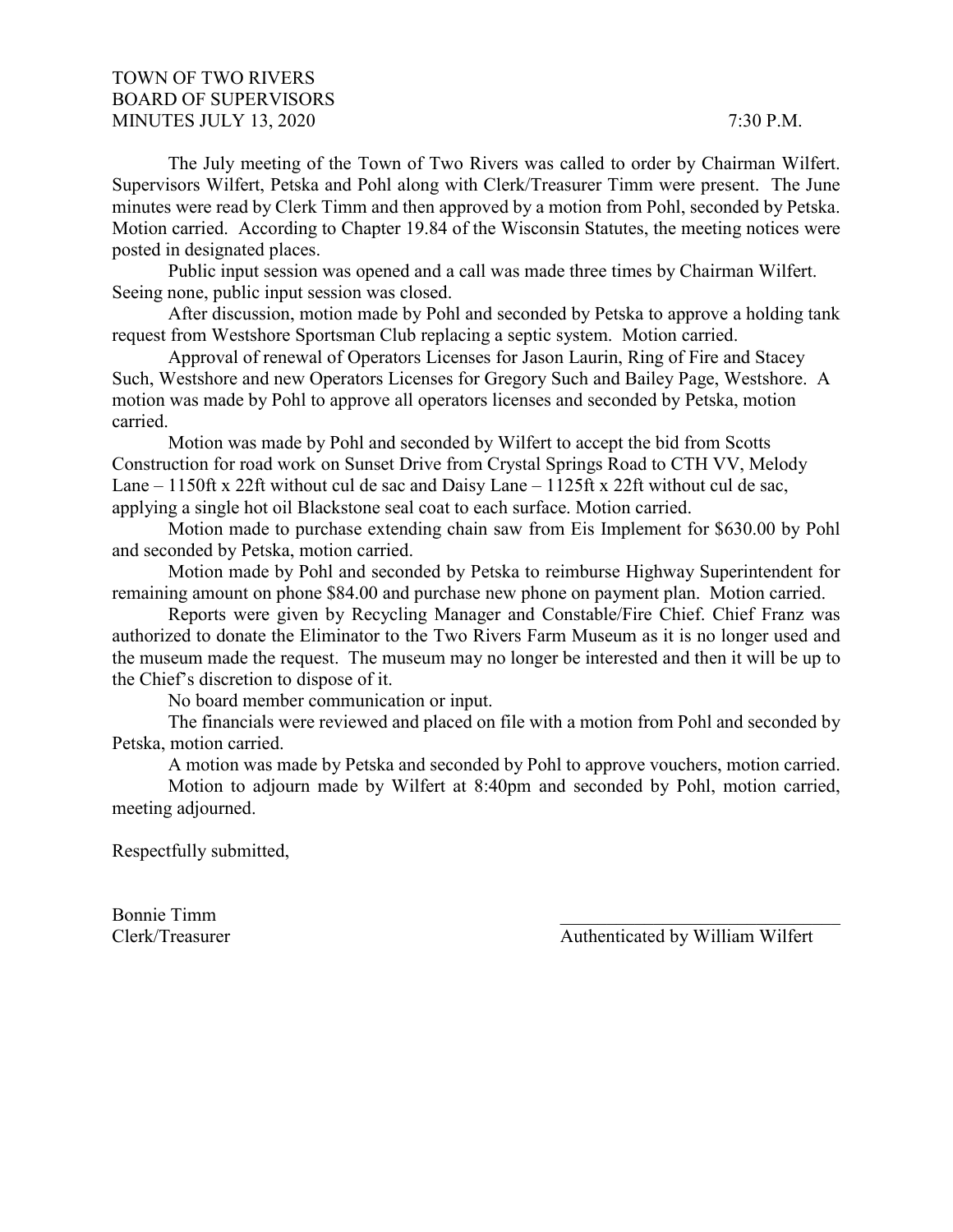# TOWN OF TWO RIVERS BOARD OF SUPERVISORS MINUTES AUGUST 10, 2020 7:30 P.M.

The August meeting of the Town of Two Rivers was called to order by Chairman Wilfert. Supervisors Wilfert, Petska and Pohl along with Clerk/Treasurer Timm were present. The July minutes were read by Clerk Timm and then approved by a motion from Pohl, seconded by Petska. Motion carried. According to Chapter 19.84 of the Wisconsin Statutes, the meeting notices were posted in designated places.

Public input session was opened and a call was made three times by Chairman Wilfert. Seeing none, public input session was closed.

Highway 42 Resident did not show up.

Fire Chief Franz addressed the Board with regard to implementation of an internship program for High School students to work with the Fire Department to get them interested. Chief Franz will come up with a plan and Clerk Timm will check with the insurance/liability carrier for their input and report back to the Board for final decision.

Chief Franz also addressed the Board with a quote from Stock Mfg. for repair valves on Firetruck. Motion made by Pohl and seconded by Wilfert to approve the repair for the three valves at the total cost for all three of \$12,387.00. Motion carried.

Report was given by the Clerk on the preparation for the August 11, 2020 election with regard to absentee ballots and Covid-19 precautions.

Reports were given by Highway Superintendent, Recycling Manager and Constable/Fire Chief.

No board member communication or input.

The financials were reviewed and placed on file with a motion from Petska and seconded by Pohl, motion carried.

A motion was made by Pohl and seconded by Petska to approve vouchers, motion carried. Motion to adjourn made by Petska at 8:45pm and seconded by Wilfert, motion carried, meeting adjourned.

Respectfully submitted,

Bonnie Timm \_\_\_\_\_\_\_\_\_\_\_\_\_\_\_\_\_\_\_\_\_\_\_\_\_\_\_\_\_\_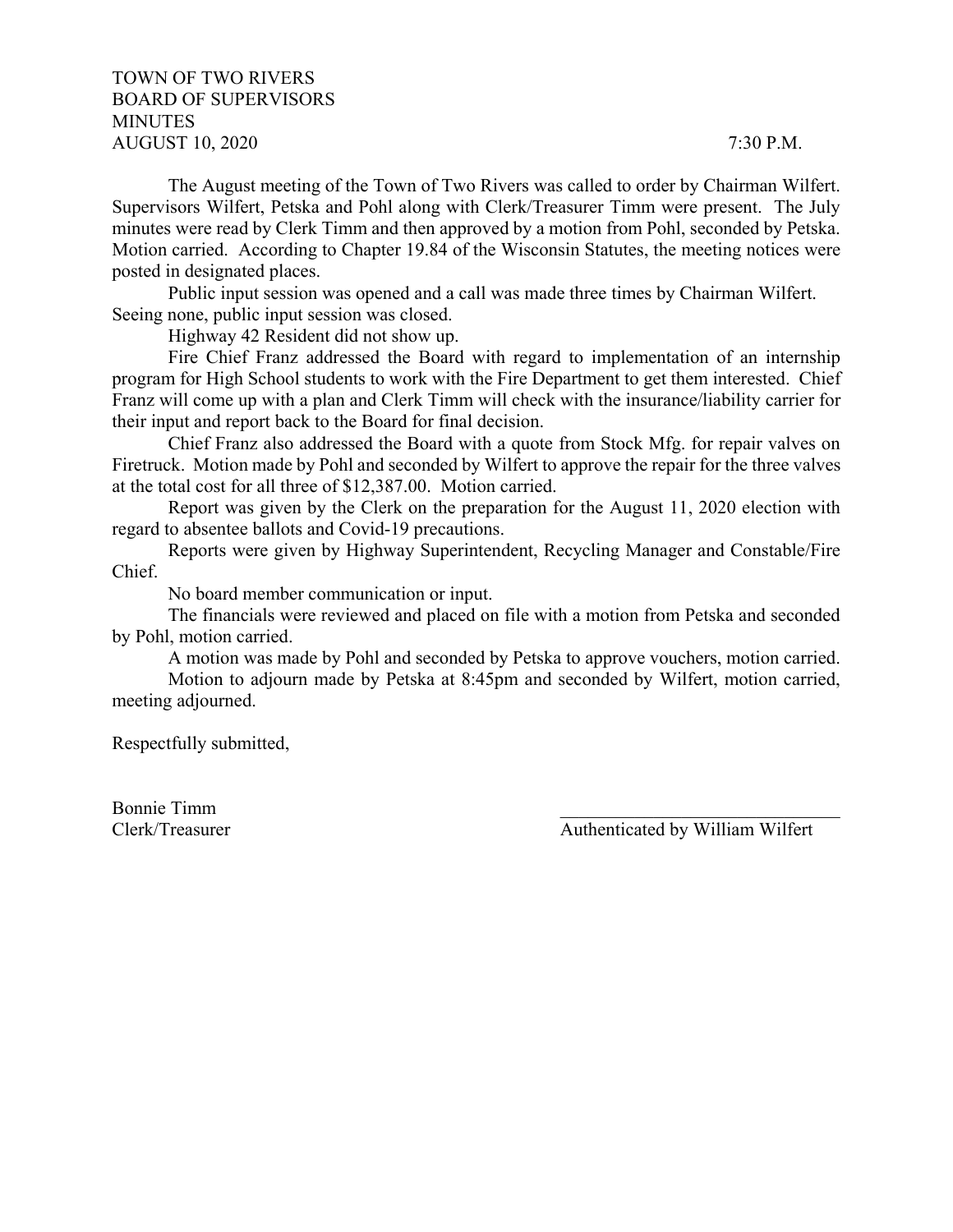## TOWN OF TWO RIVERS BOARD OF SUPERVISORS **MINUTES** SEPTEMBER 14, 2020 7:30 P.M.

The September meeting of the Town of Two Rivers was called to order by Chairman Wilfert. Supervisors Wilfert, Petska and Pohl along with Clerk/Treasurer Timm were present. The August minutes were read by Clerk Timm and then approved by a motion from Petska, seconded by Pohl with a clerical correction from Shoto Mfg. to Stock Mfg. for repair valves. Motion carried. According to Chapter 19.84 of the Wisconsin Statutes, the meeting notices were posted in designated places.

Public input session was opened and a call was made three times by Chairman Wilfert. Seeing none, public input session was closed.

Motion by Pohl and seconded by Wilfert to approve Beverage Operator's License for Edward VanAntwerpen for Bar-None, motion carried.

Hillcrest Bridge meeting update with no change to timeframe, completion still slated for year 2023.

Budget discussion with the Public Budget meeting along with Tax Levy meeting set for Thursday, November 19 at 7pm. Discussion on suggestion to adopt a resolution to designate or assign funds to specific projects/purchase. Discussion on this will continue with Clerk/Treasurer speaking with our CPA for suggestions and reporting back to board.

Reports were given by Highway Superintendent, Recycling Manager and Constable/Fire Chief. Highway Superintendent stated he is working on the Woodland Drive road with the DNR and what can be done. Recycling Manager reported on the continued increase in users for both recycling and trash. Ambulance Board member reported that we should plan on the purchase of a new ambulance in 2022. Also, it was reported that there would be no per diem increase for 2021. Board discussed wanting to pay our share in full, when that time comes, so as not to incur any interest for us.

No board member communication or input.

The financials were reviewed and placed on file with a motion from Pohl and seconded by Petska, motion carried.

A motion was made by Wilfert and seconded by Petska to approve vouchers, motion carried.

Motion to adjourn made by Pohl at 8:30pm and seconded by Petska, motion carried, meeting adjourned.

Respectfully submitted,

Bonnie Timm \_\_\_\_\_\_\_\_\_\_\_\_\_\_\_\_\_\_\_\_\_\_\_\_\_\_\_\_\_\_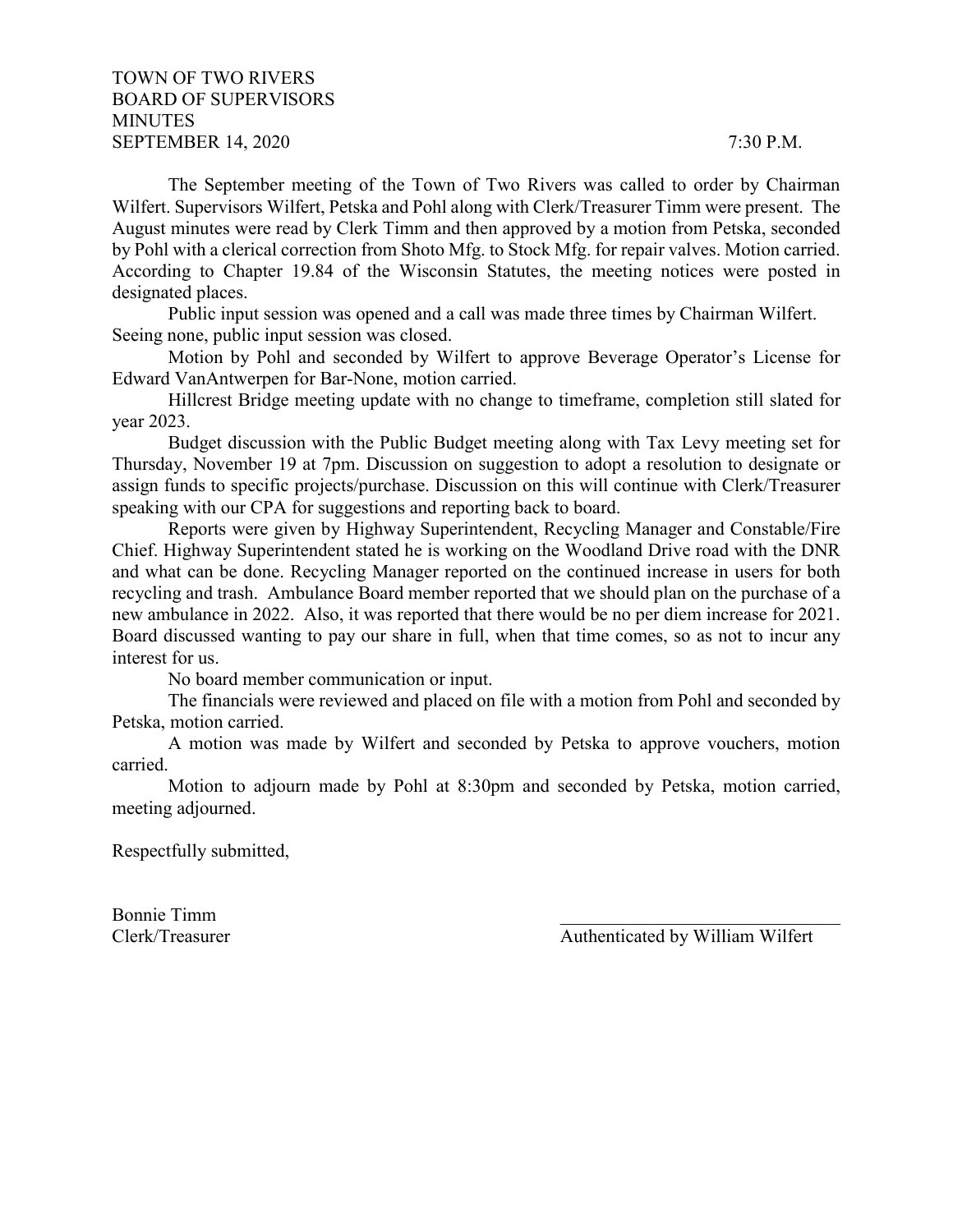## TOWN OF TWO RIVERS BOARD OF SUPERVISORS **MINUTES** OCTOBER 12, 2020-corrected minutes 7:30 P.M.

The October meeting of the Town of Two Rivers was called to order by Chairman Wilfert. Supervisors Wilfert, Petska and Pohl along with Clerk/Treasurer Timm were present. The September minutes were read by Clerk Timm and then approved by a motion from Pohl, seconded by Petska, motion carried. According to Chapter 19.84 of the Wisconsin Statutes, the meeting notices were posted in designated places.

Public input session was opened and a call was made three times by Chairman Wilfert. Seeing none, public input session was closed.

Christine Schadrie addressed the Board with a request to approve a conditional use permit to operate an Air BnB/Vacation Rental at 10915 CTH O. After discussion, the Board, with a motion by Wilfert and seconded by Pohl, instructed Clerk Timm to send a letter of support/approval of this request to the Manitowoc Planning and Zoning. Motion carried.

Motion by Pohl and seconded by Petska to approve Beverage Operator's License for Rosalyn Gresk, motion carried. Application for Shayna Beaver was withdrawn by applicant.

Preliminary budget documents were given to all Board members with further discussion to be completed at the November meeting. Public Budget meeting along with Tax Levy meeting set for Thursday, November 19 at 7pm.

Motion made by Pohl and seconded by Petska to approve two additional election workers for the 2020-2021 election cycle. Those workers are Betty Amuzu and Dianna Fronk as presented by Clerk Timm. Motion carried.

Reports were given by Highway Superintendent, Recycling Manager and Constable/Fire Chief. Highway Superintendent stated he is working on the Woodland Drive road with the DNR and what can be done. Recycling Manager reported on the continued increase in users for both recycling and trash. Free Freon event netted only 17 units this year and as agreed we will send a check to Mark Herman for \$5.00 per unit, a total of \$85.00. Ambulance Board member reported that they have increased the per diem to \$4.00 per diem for 2021 which is a .50 increase. Also new tires will be needed for the loader/tractor.

No board member communication or input.

The financials were reviewed and placed on file with a motion from Petska and seconded by Pohl, motion carried. A motion by Petska and seconded by Pohl to do transfers of funds from unassigned to assigned funds as follows:

New Ambulance-\$50,000; Fire Department Outlay-\$100,000; Highway Outlay-\$100,000; Bridge Outlay-\$100,000 for a total transfer of \$350,000.00. Motion carried.

A motion was made by Petska and seconded by Pohl to approve vouchers, motion carried.

Motion to adjourn made by Wilfert at 8:32pm and seconded by Pohl, motion carried, meeting adjourned.

Respectfully submitted,

Bonnie Timm \_\_\_\_\_\_\_\_\_\_\_\_\_\_\_\_\_\_\_\_\_\_\_\_\_\_\_\_\_\_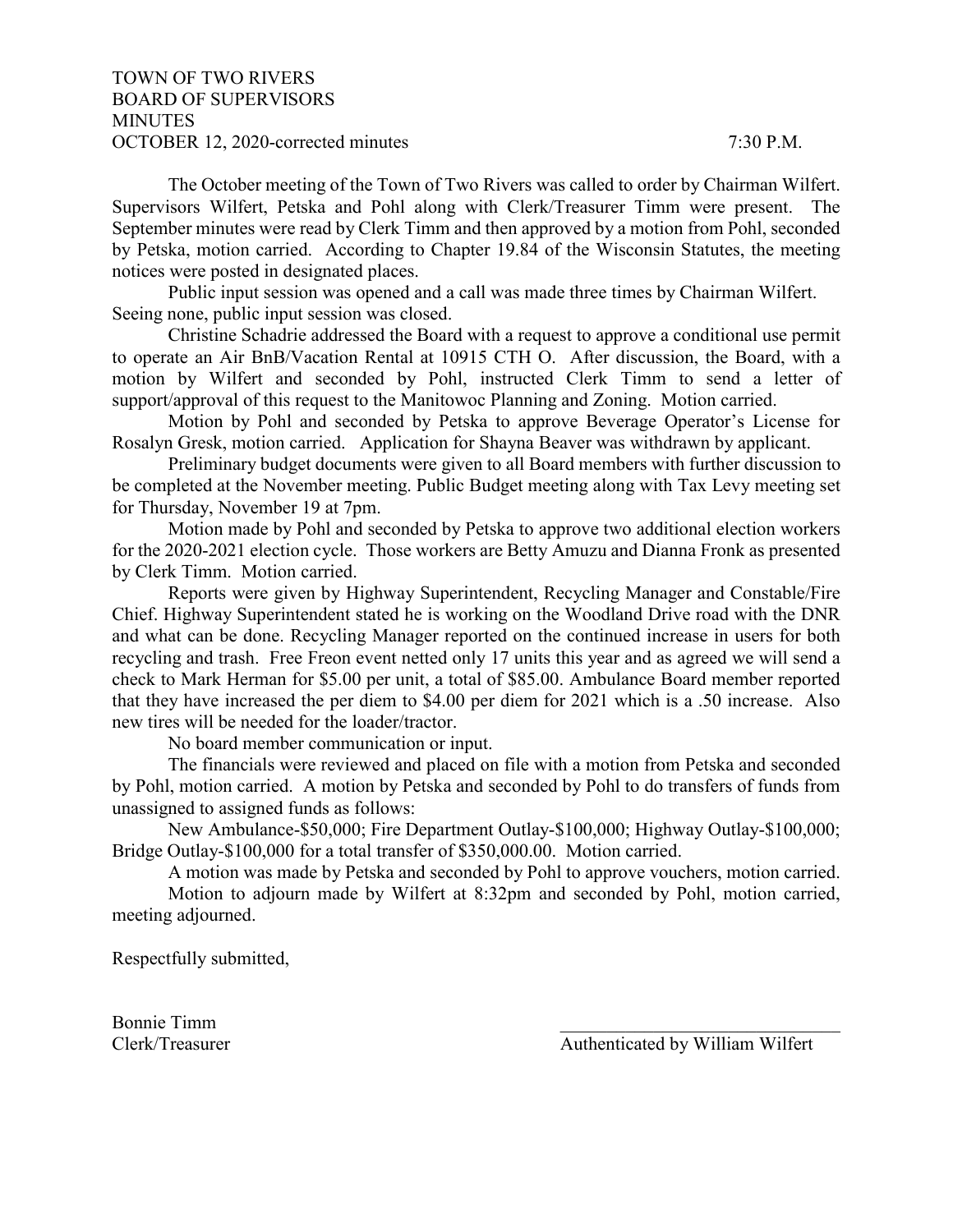### TOWN OF TWO RIVERS BOARD OF SUPERVISORS **MINUTES** NOVEMBER 9, 2020 7:30 P.M.

The November meeting of the Town of Two Rivers was called to order by Chairman Wilfert. Supervisors Wilferta and Petska along with Clerk/Treasurer Timm were present. Supervisor Pohl was excused The October minutes were read by Clerk Timm and then approved by a motion from Petska seconded by Wilfert, motion carried. According to Chapter 19.84 of the Wisconsin Statutes, the meeting notices were posted in designated places.

Public input session was opened and a call was made three times by Chairman Wilfert. Seeing none, public input session was closed.

Final budget documents were given to all Board members. This will be presented at the public budget meeting along with Tax Levy meeting that is set for Thursday, November 19 at 7pm.

Reports were given by Highway Superintendent and Constable/Fire Chief. Chief Franz reported the potential of receiving an additional pumper that is larger than our current pumper as a donation to the Town with the donor requesting right of first refusal if/when the Town decides to no longer use this pumper. The Chairman and supervisors were all in favor of accepting this donation. Chief Franz will finalize the discussion with the donor and get all necessary documents. This truck was certified in 2019, but not used or certified in 2020, so Chief Franz will request certification in 2021. Clerk/Treasurer Timm will contact our insurance company to get insurance in effect as soon as we take possession.

The financials were reviewed and placed on file with a motion from Petska and seconded by Wilfert, motion carried.

A motion was made by Wilfert and seconded by Petska to approve vouchers, motion carried.

Clerk/Treasurer Timm reported to the board on the amount of County Bridge Aide that we will be receiving this far on Hillcrest Bridge. Also a request was made with regard to a run that will take place in 2021 along routes to include Viceroy Road. No additional documentation or approval is needed for this run.

Motion made to go into closed session pursuant to Sec. 19.85(1(c)) by Petska at 8:30pm and seconded by Wilfert, motion carried. Regular meeting adjourned and closed session was called to order. Closed session was adjourned by a motion from Wilfert and seconded by Petska at 8:45pm. Motion carried.

Respectfully submitted,

Bonnie Timm \_\_\_\_\_\_\_\_\_\_\_\_\_\_\_\_\_\_\_\_\_\_\_\_\_\_\_\_\_\_